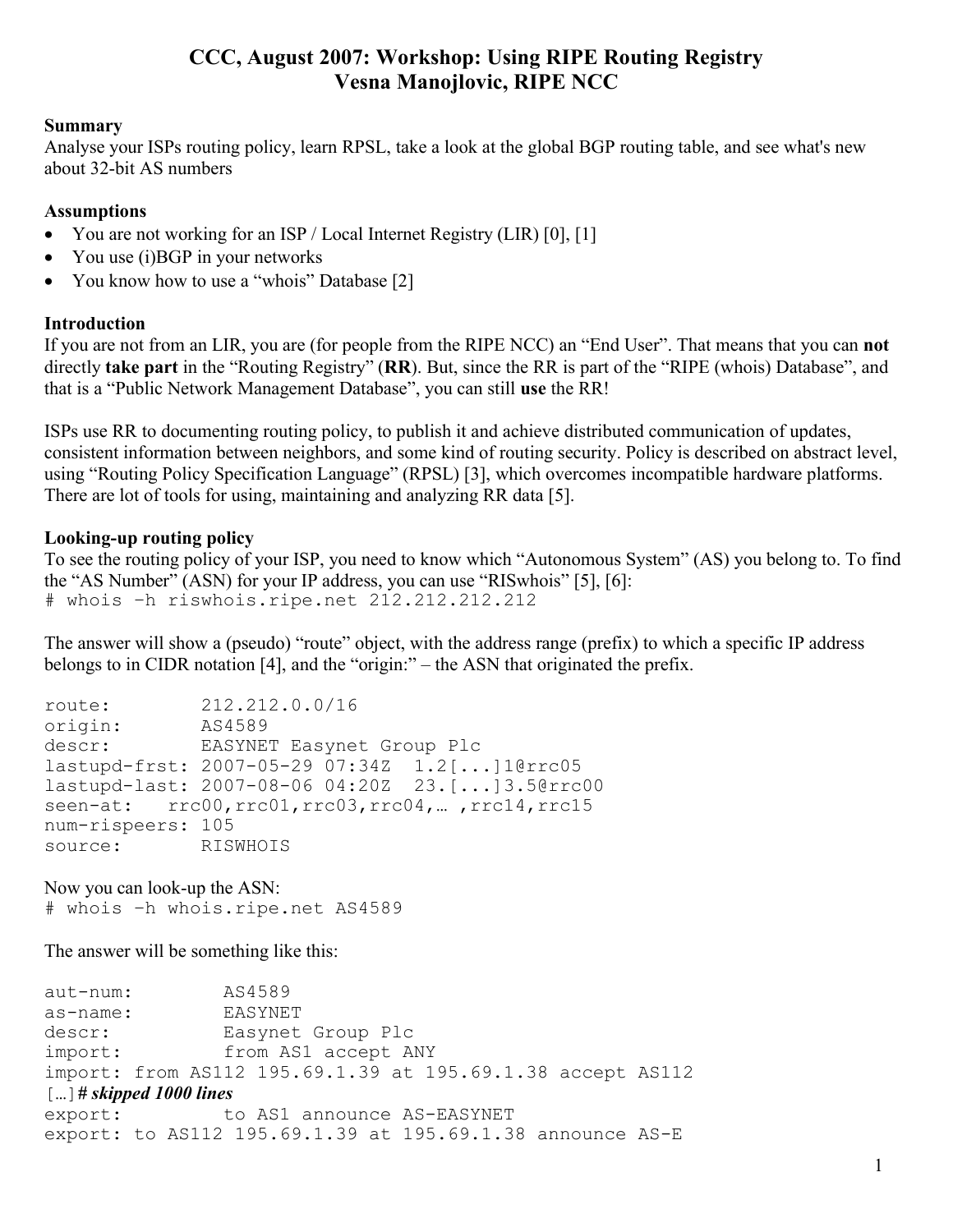| $\left[ \dots \right]$ # skipped 1000 lines |                                 |  |  |  |
|---------------------------------------------|---------------------------------|--|--|--|
| $admin-c$ :                                 | CL60-RIPE                       |  |  |  |
| tech-c:                                     | EDEN-RIPE # Easynet Germany NOC |  |  |  |
| $mnt-by:$                                   | EASYNET-MNT                     |  |  |  |
| source:                                     | RIPE # Filtered                 |  |  |  |

In order to understand what all the details in the import and export lines of this object mean, you need to know RPSL [3]. If you don't want that, you can use visual tools, that rely on RIS (later on).

Some AS Numbers with detailed policy: AS286 (KPN Eurorings), AS5400 (BT), AS1299 (Telia), AS8918 (Carrier1), AS3356 (Level3), AS3327 (Linxtelecom)

#### **RtConfig**

RtConfig is one of the tools from the IRRToolSet [5], which makes routing information more useful for network engineers, by providing automated router configuration. It reads policy from the RR, and generates parts of the router configuration file, in the format specific for several vendors: Cisco, Bay's BCC, Junos, Gated/RSd. It creates access list, route-map and AS path filters.

# RtConfig -h whois.ripe.net -p 43 -s RIPE -protocol ripe -cisco use prefix list RtConfig> @RtConfig access\_list filter AS4589 no ip prefix-list pl100 ip prefix-list pl100 permit 212.11.0.0/18 ip prefix-list pl100 permit 194.156.206.0/24 [...]*# skipped 130 lines* ip prefix-list pl100 permit 155.91.88.0/24 ip prefix-list pl100 deny 0.0.0.0/0 le 32 RtConfig> @RtConfig import AS3000 10.3.15.2 AS2000 10.20.0.3 no ip prefix-list pl100 ip prefix-list pl100 permit 10.20.0.0/24 ip prefix-list pl100 permit 10.187.65.0/24 ip prefix-list pl100 deny 0.0.0.0/0 le 32 ! no route-map MyMap\_2000\_1 route-map MyMap\_2000\_1 permit 1 match ip address prefix-list pl100 ! router bgp 3000 neighbor 10.20.0.3 route-map MyMap\_2000\_1 in

There are many options and possibilities for using RtConfig; see [1], [13], [17]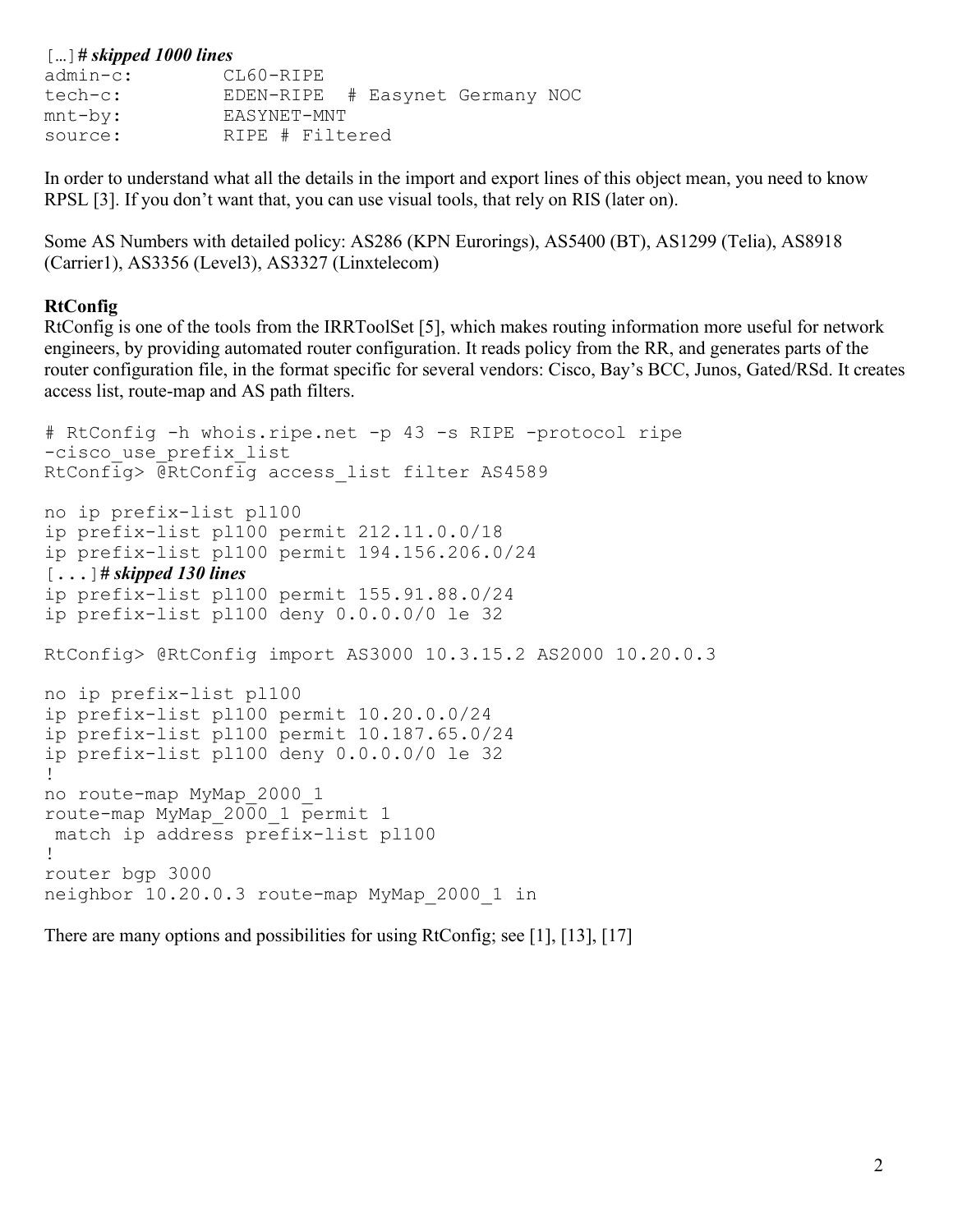## **TEST (RIPE whois) Database**

If you are not an ISP nor LIR, but still want to learn about usage of the RR and RPSL, you can use "TEST Database": http://www.ripe.net/db/support/testdb.html

It is using the same server software and has the same client behavior as RIPE Database; however, it does not contain same information as operational DB. You can give to yourself as many AS numbers as you want, and create your own "aut-num" objects, and "route" objects for as much address space as you please!

#### Attributes:

- source: TEST
- referral-by: TEST-DBM-MNT
- nic-hdl: xxxx-TEST
- TEST-NCC-HM-MNT to maintain ALLOCATED inentnums

#### Interfaces:

- whois –h test-whois.ripe.net
- mailto: <test-dbm@ripe.net>
- http://www.ripe.net/webupdates-test
- http://www.ripe.net/db/syncupdates/syncupdate-test-minimal.html

### **Running your own RR**

If you want to document your internal routing policy in RPSL; or, if you want to have a private RR for your local IXP (where you have BGP between your peers, but you are all using private AS numbers: reserved AS numbers (RFC-1930): 64512 – 65535) -- you can do it. Here are the steps:

- 1. Download, install and set-up server SW
	- RIPE DB Server SW: http://www.ripe.net/db/cvs-bugzilla.html
	- IRRd: http://www.irrd.net/
- 2. Register your RR with the IRR
	- $\bullet$  http://www.irr.net/docs/list.html
- 3. Possibly: get the mirroring agreement with the RIPE DB
	- $\bullet$  http://www.ripe.net/db/mirrored.html
- 4. Give your customers access to your RR
	- Read-only? / With privileges to update objects?

Private routing registries:

- Savvis (ex C&W) rr. savvis.net (AS3561)
- whois.connect.com.au (CCAIR) (AS2764)
- wix.net.nz Wellington Internet eXchange

### **Routing Information Service (RIS)**

The RR contains the theoretical, documented, intended routing policy. The reality is often different then the plans, or from the documentation. To collect information about the real-world BGP routing, RIPE NCC has a project called Routing Information Service (RIS) [5]: Remote Route Collectors (RRC) at multiple Internet eXchange Points (IXP) that peer with more then 500 peers, listen to and collect the route announcements, and store them for at least 3 months. Data can be searched through command line, looking-glass, web-interfaces, weekly reports, various visual tools, and notification systems.

**RISwhois** that maps prefix to originating AS number(s), by looking it up in BGP data collected by RIS, rather then in RR. It also gives quick & summarised view of prefix visibility, by listing the RRCs in which the prefix was seen. http://www.ris.ripe.net/cgi-bin/riswhois.cgi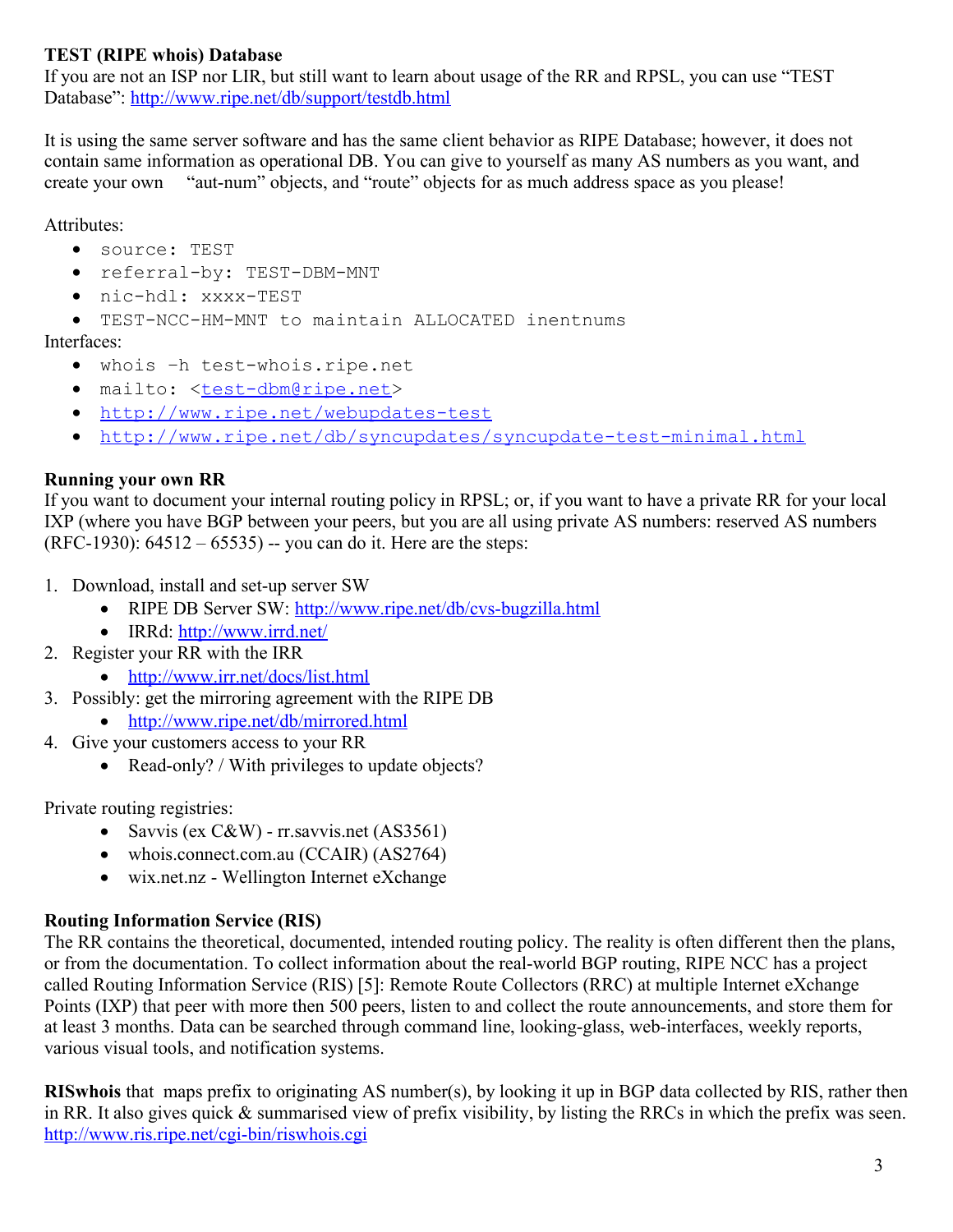**BGPlay** is a Java application which displays animated graphs of the routing activity of a certain prefix within a specified time interval. Its graphical nature makes it easy to understand how BGP updates affect the routing of a specific prefix. (See also iBGPlay [7]) http://www.ris.ripe.net/bgplay/

**MyASn** service notifies network operators when a prefix (of your choice) is announced with an incorrect AS path. An AS path is seen as incorrect when it does not match with a regular expression that you have set up. The system can send alerts by e-mail or to your own syslog server. Alarms can be divided in different groups, and have many other options to configure.

http://www.ris.ripe.net/myasn.html

**Routing Registry Consistency Check Project (RRCC)** project helps identify, correct and keep the routing data in the RIPE Database up-to-date, by comparing it to RIS data. http://www.ripe.net/rrcc/

### **Routing security**

RR offers basic routing security by allowing operators to check who is registered as a user of a certain ASN (since the "aut-num" object can be created only by RIPE NCC, on behalf a client that was either represented by the LIR, or they are an LIR). Routable prefixes are then registered as "route" objects, which can be created only b the "owners"/maintainers of both ASN and the IP address space ("inetnum"). If ISPs generate access-list filters based on the information from the RR, they can prevent mistakes which happen due to mis-configuration, when some operators leak other people's ranges, thus black-holing them.

**Bogons** is a name for un-allocated and/or reserved address ranges (also called **martians** [8]), that should not be routed on the public Internet. Problem is that people are sometimes leaking bogons due to mis-configuration, or some (other) people use bogon space as source for spamming, DDoS, probes…

To stop sending or receiving bogon routes, you can either:

- maintain your bogon filters manually
- apply "Secure BGP Template" [9]
- peer with the bogon route server  $[10]$
- in RPSL / RR: add "AND NOT fltr-bogons" to all your import and export filter rules

**Outdated "bogon" filters:** when new /8 block is allocated to RIR / LIR, it is sometimes unreachable from networks with stale filters. RIPE NCC has a "debogonising" project [11] where you can test if your filters are upto-date, or, if you are an owner of new address space, where will your network **not** be visible. You can also find what are all the ranges used by the RIPE-region LIRs:

https://www.ripe.net/ripe/docs/smallest-alloc-sizes.html

Or, you can follow the mailing lists where RIRs announce new /8 blocks e.g. RIPE routing-WG or NANOG [12].

#### **32-bit AS numbers**

The 16-bit AS numbers are running out (there are 65000 of them, and we have used about 40000 already. So, the new, improved, larger version was introduced: 32-bit (RFC-4893). . Right now, and until end 2008, you can get (through your LIR) either, but you will get a 16 bit ASN by default, 32 bit on request. In 2009, it will be the other way around. After 1/1/2010 RIPE NCC will always give a 32 bit AS Number.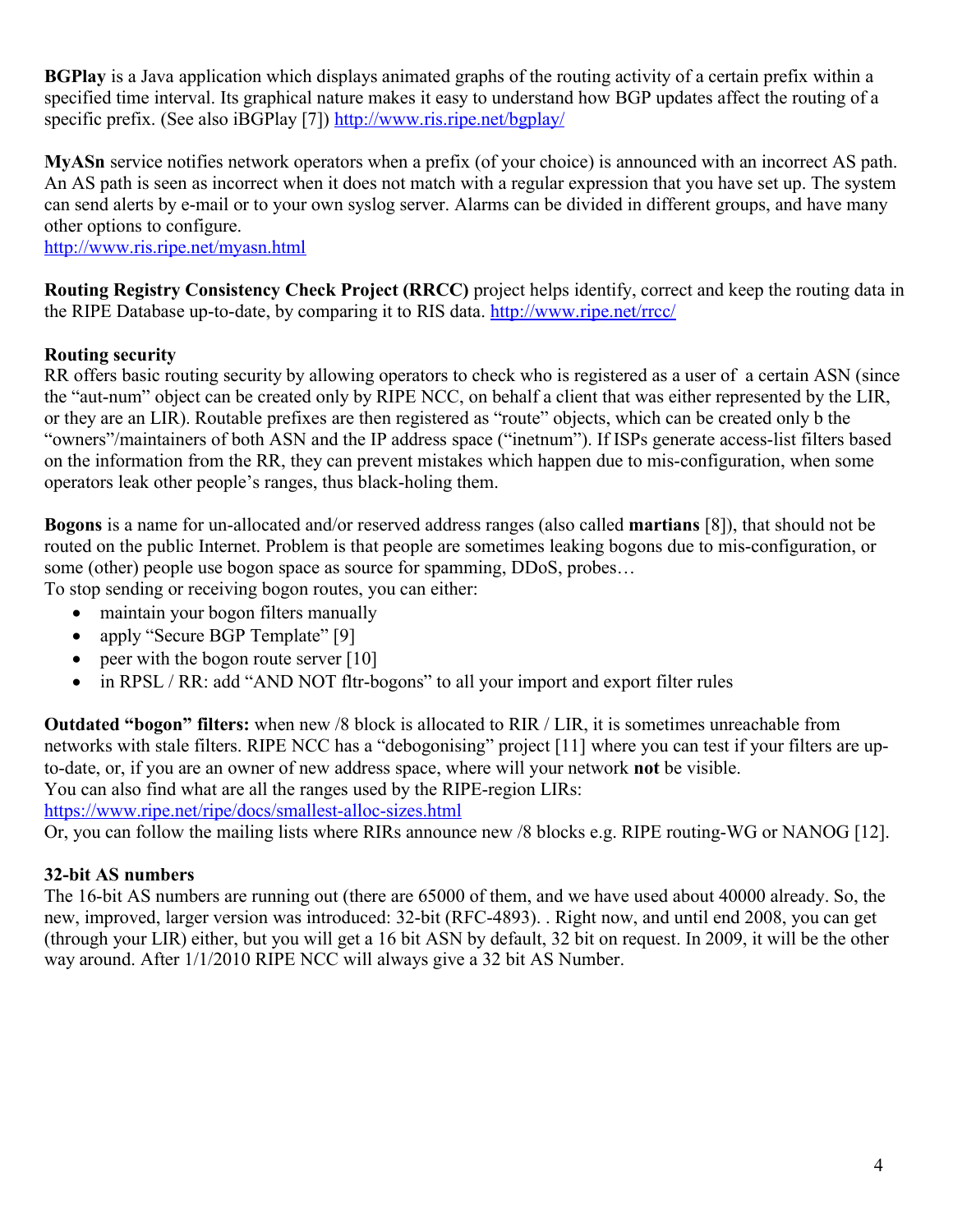### **References, links, more information:**

[0] RIPE NCC is a Regional Internet Registry that distributes IP resources (IPv4, IPv6 & ASN) to Local Internet Registries, in Europe, Middle East and parts of Central Asia., and does other co-ordination work (RIPE (whois) Database), reverse DNS + DNSSEC, K-root nameserver, ENUM, outreach, statistics…). It is an independent, notfor-profit, membership association.

RIPE is an open community of network operators that decides on policies and procedures for technical running of the Internet in "Europe".

http://www.ripe.net/

[1] If you **are** working for an ISP / Local Internet Registry (LIR), come to the **"Routing Registry Hands-on Course":** ripe.net/training/rr/outline.html

[2] Using RIPE Database: where to learn more:

- https://e -learning.ripe.net
	- o Creating and Updating Basic Database Objects
	- o Using PGP Keys & X509 Certificates in mntner Objects
- RIPE Database Users Manual: Getting Started
	- o http://www.ripe.net/ripe/docs/ripe-402.html
- Whois Queries Reference Card
	- o http://www.ripe.net/db/support/db-refcard.pdf

# [3] RPSL:

- RFC-2622: Routing Policy Specification Language
- RFC-2725: Routing Policy System Security
- RFC-2650: Using RPSL in Practice

[4] CIDR – Classless Inter-Domain Routing

- RFC-1518: An Architecture for IP Address Allocation with CIDR
- RFC-4632: The Internet Address Assignment and Aggregation Plan
- $\bullet$  http://www.ripe.net/info/info-services/addressing.html
- The cidr report: http://www.cidr-report.org/

# [5] Tools:

- RIS: http://www.ripe.net/ris/ *\* RIPE NCC*
- IRRToolSet including RtConfig *\* ISC* http://www.isc.org/index.l?/sw/IRRToolSet
- Routers configuration / BGP filters generator \* *Marco d'Itri* 
	- based on the popular Template::Toolkit perl package
	- http://www.linux.it/~md/software/rpsltool-1.0.tgz
- IRR Power Tool \* *Richard Steenbergen*
	- a PHP and CVS-based SW for using IRR data to manage prefix-lists
	- $\bullet$  http://sourceforge.net/projects/irrpt/

[6] RIPE whois command line client:

ftp://ftp.ripe.net/tools/ripe-whois-latest.tar.gz

[7] iBGPlay

"BGPlay" for ISP, to have a view of internal network, and to follow the paths of outgoing traffic. The "route collector" is within your ASN, and gathers info from your multiple routers. http://www.dia.uniroma3.it/~compunet/www/view/tool.php?id=ibgplay